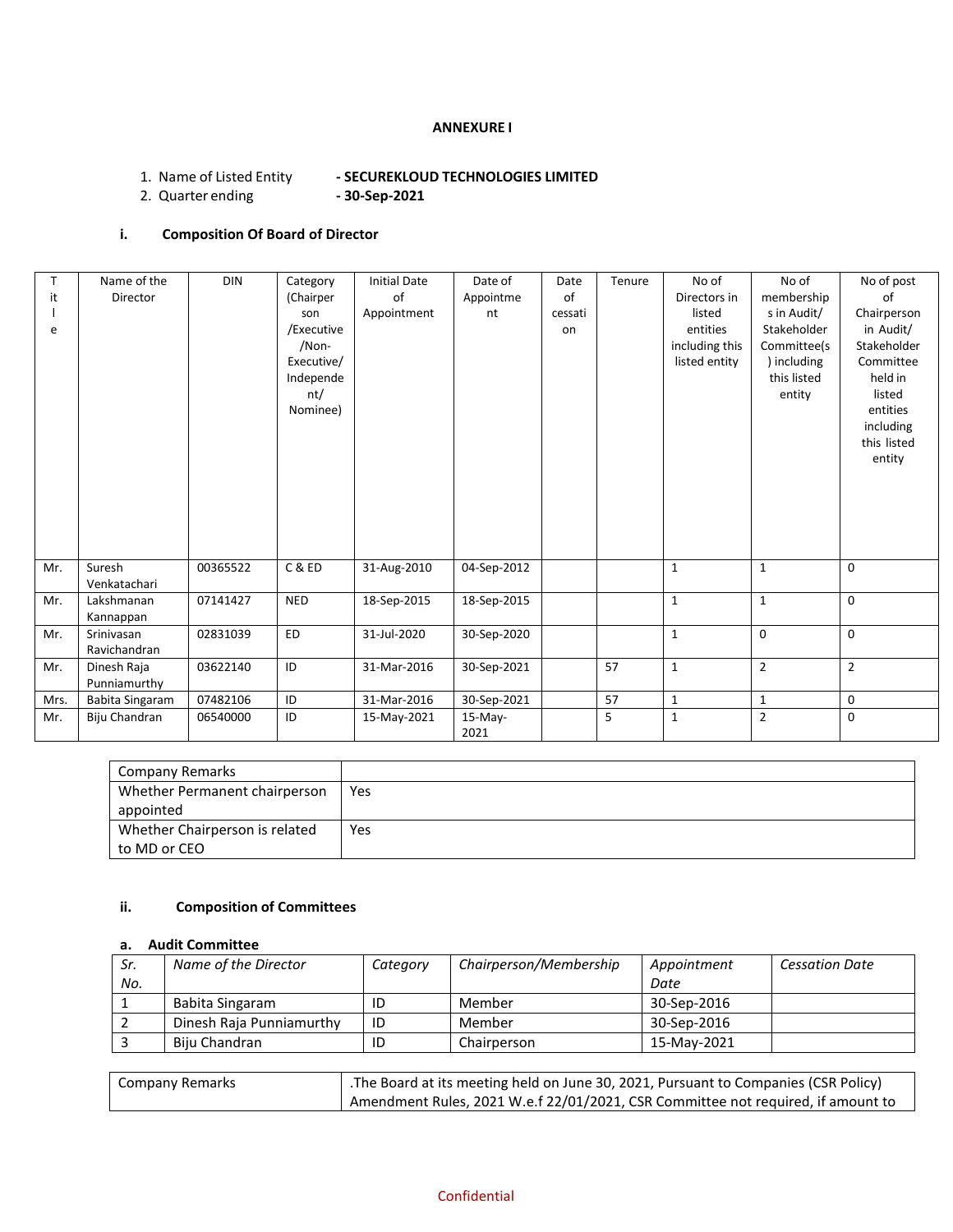|                               | be spent by a company does not exceed fifty lakh rupees. Further to that, Board<br>considered and dissolved the Committee since the amount required to be spent is less<br>than the specified limit. |
|-------------------------------|------------------------------------------------------------------------------------------------------------------------------------------------------------------------------------------------------|
| Whether Permanent chairperson | Yes                                                                                                                                                                                                  |
| appointed                     |                                                                                                                                                                                                      |

#### **b. Stakeholders Relationship Committee**

| Sr. | Name of the Director     | Category   | Chairperson/Membership | Appointment | <b>Cessation Date</b> |
|-----|--------------------------|------------|------------------------|-------------|-----------------------|
| No. |                          |            |                        | Date        |                       |
|     | Dinesh Raja Punniamurthy | ID         | Chairperson            | 31-Jul-2020 |                       |
|     | Suresh Venkatachari      | C & ED     | Member                 | 31-Mar-2016 |                       |
|     | Lakshmanan Kannappan     | <b>NED</b> | Member                 | 08-Jan-2016 |                       |
|     | Biju Chandran            | ID         | Member                 | 15-May-2021 |                       |

| Company Remarks               |     |
|-------------------------------|-----|
| Whether Permanent chairperson | Yes |
| appointed                     |     |

# **c. Risk Management Committee**

| Sr. | Name of the Director | Category | Chairperson/Membership | Appointment | <b>Cessation Date</b> |
|-----|----------------------|----------|------------------------|-------------|-----------------------|
| No. |                      |          |                        | Date        |                       |
|     |                      |          |                        |             |                       |

| Company Remarks               |  |
|-------------------------------|--|
| Whether Permanent chairperson |  |
| appointed                     |  |

### **d. Nomination and Remuneration Committee**

| Sr. | Name of the Director     | Category   | Chairperson/Membership | Appointment | <b>Cessation Date</b> |
|-----|--------------------------|------------|------------------------|-------------|-----------------------|
| No. |                          |            |                        | Date        |                       |
|     | Dinesh Raja Punniamurthy | ID         | Chairperson            | 30-Sep-2016 |                       |
|     | Babita Singaram          | ID         | Member                 | 30-Sep-2016 |                       |
|     | Lakshmanan Kannappan     | <b>NED</b> | Member                 | 31-Jul-2020 |                       |

| Company Remarks               |     |
|-------------------------------|-----|
| Whether Permanent chairperson | Yes |
| appointed                     |     |

## iii. **Meeting of Board of Directors**

| Date(s) of Meeting<br>(if any) in the<br>previous quarter | Date(s) of Meeting<br>(if any) in the<br>relevant quarter | Whether<br>requirement of<br>Quorum met | Number of<br>Directors present | Number of Independent<br><b>Directors present</b> |
|-----------------------------------------------------------|-----------------------------------------------------------|-----------------------------------------|--------------------------------|---------------------------------------------------|
| 05-Apr-2021                                               | 06-Aug-2021                                               | Yes                                     |                                |                                                   |
| 15-May-2021                                               | 30-Aug-2021                                               | Yes                                     |                                |                                                   |
| 30-Jun-2021                                               |                                                           | Yes                                     |                                |                                                   |

| Company Remarks                 |    |
|---------------------------------|----|
| Maximum gap between any two     | 36 |
| consecutive (in number of days) |    |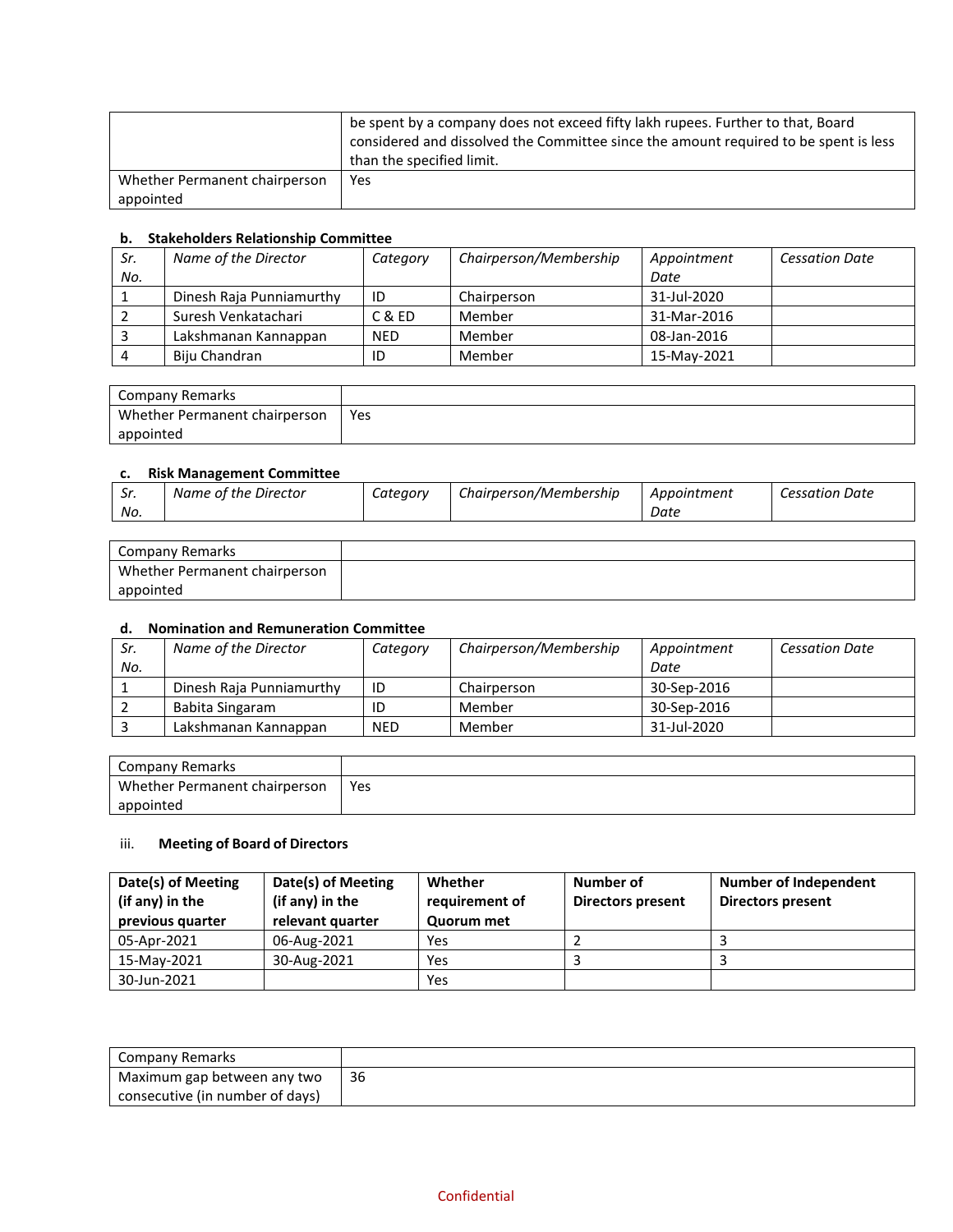#### iv. **Meeting of Committees**

| Name of the<br>Committee | Date(s) of meeting<br>during of the<br>committee in the<br>previous quarter | Date(s) of meeting<br>of the committee<br>in the relevant<br>quarter | Whether<br>requirement of<br>Quorum met<br>(Yes/No) | Number of<br><b>Directors</b><br>present | Number of<br>independent<br>directors present |
|--------------------------|-----------------------------------------------------------------------------|----------------------------------------------------------------------|-----------------------------------------------------|------------------------------------------|-----------------------------------------------|
| Audit Committee          | 30-Jun-2021                                                                 |                                                                      | Yes                                                 |                                          |                                               |
| Nomination &             | 15-May-2021                                                                 |                                                                      | Yes                                                 |                                          |                                               |
| Remuneration             |                                                                             |                                                                      |                                                     |                                          |                                               |
| Committee                |                                                                             |                                                                      |                                                     |                                          |                                               |
| Nomination &             | 30-Jun-2021                                                                 |                                                                      | <b>Yes</b>                                          |                                          |                                               |
| Remuneration             |                                                                             |                                                                      |                                                     |                                          |                                               |
| Committee                |                                                                             |                                                                      |                                                     |                                          |                                               |
| <b>Audit Committee</b>   |                                                                             | 06-Aug-2021                                                          | Yes                                                 | 3                                        | 3                                             |

| Company Remarks                 |    |
|---------------------------------|----|
| Maximum gap between any two     | 36 |
| consecutive (in number of days) |    |
| [Only for Audit Committee]      |    |

#### v. **Related Party Transactions**

| <b>Subject</b>                                                                                            | <b>Compliance status</b><br>(Yes/No/NA) | <b>Remark</b> |
|-----------------------------------------------------------------------------------------------------------|-----------------------------------------|---------------|
| Whether prior approval of audit committee obtained                                                        | Yes                                     |               |
| Whether shareholder approval obtained for material RPT                                                    | Not Applicable                          |               |
| Whether details of RPT entered into pursuant to omnibus<br>approval have been reviewed by Audit Committee | Yes                                     |               |

| Disclosure of notes on related  |
|---------------------------------|
| party transactions and          |
| Disclosure of notes of material |
| related party transactions      |

#### **VI. Affirmations**

- 1. The composition of Board of Directors is in terms of SEBI (Listing obligations and disclosure requirements) Regulations, 2015. - **Yes**
- 2. The composition of the following committees is in terms of SEBI(Listing obligations and disclosure requirements) Regulations, 2015
	- a. Audit Committee **Yes**
	- b. Nomination & remuneration committee **Yes**
	- c. Stakeholdersrelationship committee **Yes**
	- d. Risk management committee (applicable to the top 100 listed entities) **- Not applicable**
- 3. The committee members have been made aware of their powers, role and responsibilities as specified in SEBI (Listing obligations and disclosure requirements) Regulations, 2015. **- Yes**
- 4. The meetings of the board of directors and the above committees have been conducted in the manner as specified in SEBI (Listing obligations and disclosure requirements) Regulations, 2015.**- Yes**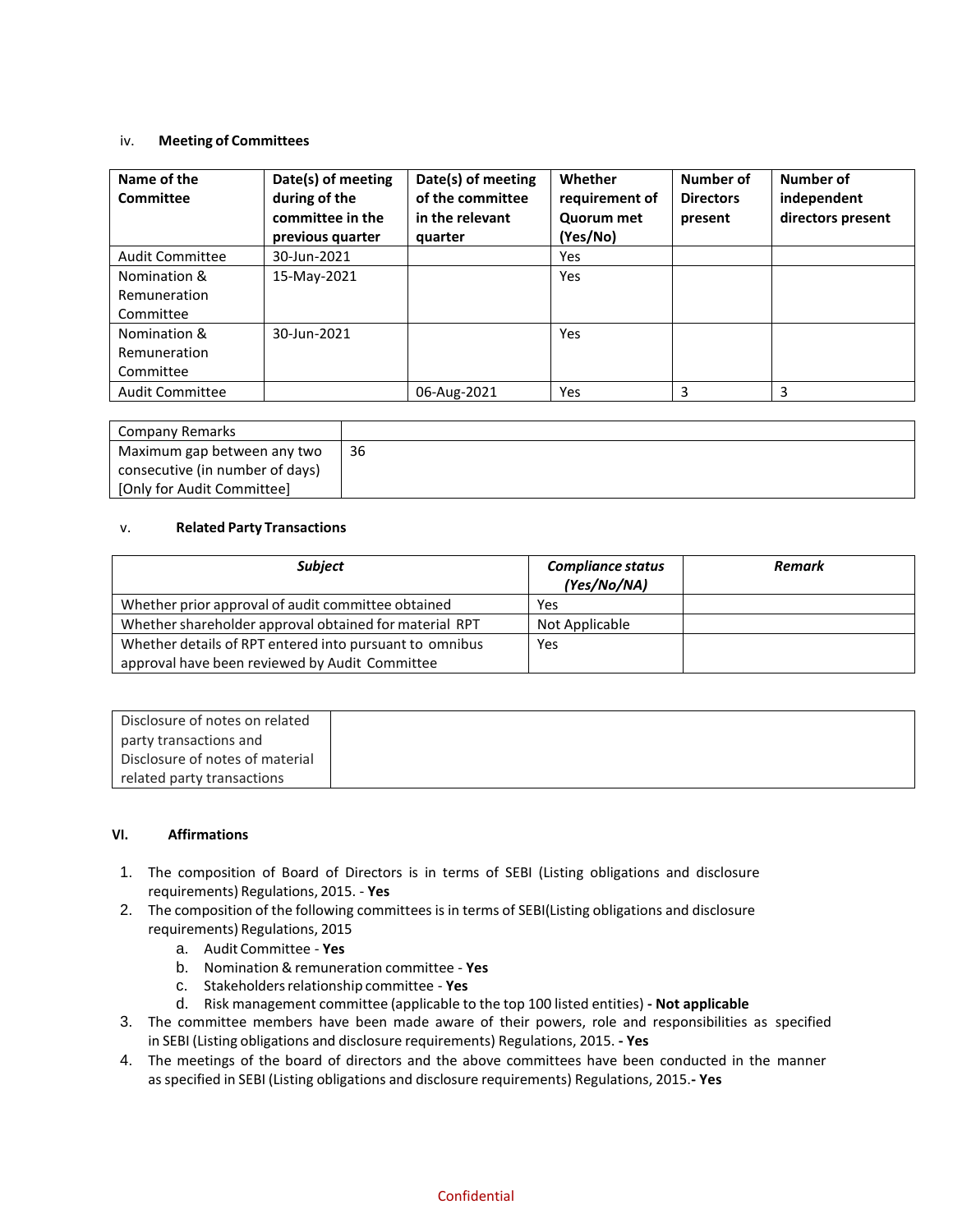5. a. This report and/or the report submitted in the previous quarter has been placed before Board of Directors. **- Yes**

b. Any comments/observations/advice of Board of Directors may be mentioned here:



**Name : G Sri Vignesh**

**Designation : Company Secretary & Compliance Officer**

# **ANNEXURE III**

#### **Affirmations**

| <b>Broad Heading</b>                 | <b>Regulation Number</b> | <b>Compliance</b><br><b>Status</b> | <b>Company Remark</b> |
|--------------------------------------|--------------------------|------------------------------------|-----------------------|
| Copy of the annual report            | 46(2)                    | <b>Yes</b>                         |                       |
| including balance sheet, profit      |                          |                                    |                       |
| and loss account, directors          |                          |                                    |                       |
| report, corporate governance         |                          |                                    |                       |
| report, business responsibility      |                          |                                    |                       |
| report displayed on website          |                          |                                    |                       |
| Presence of Chairperson of Audit     | 18(1)(d)                 | Yes                                |                       |
| Committee at the Annual General      |                          |                                    |                       |
| Meeting                              |                          |                                    |                       |
| Presence of Chairperson of the       | 19(3)                    | <b>Yes</b>                         |                       |
| nomination and remuneration          |                          |                                    |                       |
| committee at the annual general      |                          |                                    |                       |
| meeting                              |                          |                                    |                       |
| Presence of Chairperson of the       | 20(3)                    | Yes                                |                       |
| Stakeholder Relationship             |                          |                                    |                       |
| committee at the annual general      |                          |                                    |                       |
| meeting                              |                          |                                    |                       |
| <b>Whether "Corporate Governance</b> | $34(3)$ read with        | Yes                                |                       |
| Report" disclosed in Annual          | para C of Schedule       |                                    |                       |
| Report                               |                          |                                    |                       |

Note:

S. No. 1 - Business Responsibility Report not applicable for the Company.



**Name : G Sri Vignesh**

**Designation : Company Secretary & Compliance Officer**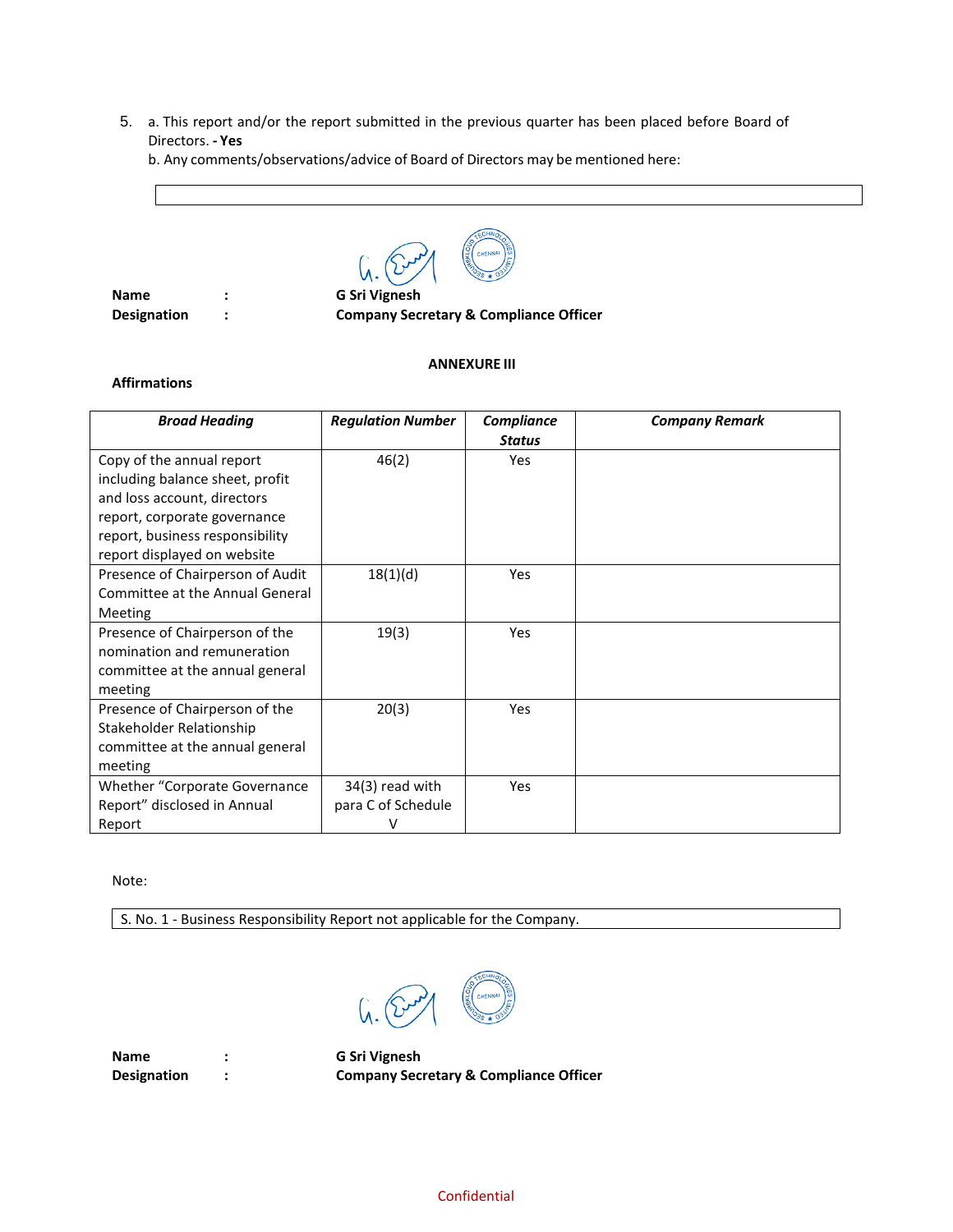|                                                                                                |                                                                   |                                                                                                           | <b>ANNEXURE IV - Not Applicable</b>                            |                                                                     |                                                                      |                                                                                                         |                                                             |
|------------------------------------------------------------------------------------------------|-------------------------------------------------------------------|-----------------------------------------------------------------------------------------------------------|----------------------------------------------------------------|---------------------------------------------------------------------|----------------------------------------------------------------------|---------------------------------------------------------------------------------------------------------|-------------------------------------------------------------|
| %symbol%                                                                                       |                                                                   | %companyName%                                                                                             |                                                                |                                                                     |                                                                      | %quarterEnded%                                                                                          |                                                             |
| (A) Any loan or any other form of debt advanced by the listed entity directly or indirectly to |                                                                   |                                                                                                           |                                                                |                                                                     |                                                                      |                                                                                                         |                                                             |
| Aggregate amount advanced during six months                                                    |                                                                   |                                                                                                           | Balance outstanding at the end of six months                   |                                                                     |                                                                      |                                                                                                         |                                                             |
| Promoter or<br>any other<br>entity<br>controlled by<br>them                                    | Promoter<br>Group or any<br>other entity<br>controlled by<br>them | <b>Directors</b><br><i>(including</i><br>relatives)<br>or any<br>other<br>entity<br>controlled<br>by them | <b>KMPs</b> or<br>any other<br>entity<br>controlled<br>by them | Promote<br>r or any<br>other<br>entity<br>controlle<br>d by<br>them | Promoter<br>Group or<br>any other<br>entity<br>controlled<br>by them | <b>Directors</b><br><i>(including)</i><br>relatives) or<br>any other<br>entity<br>controlled by<br>them | <b>KMPs or any</b><br>other entity<br>controlled by<br>them |
|                                                                                                |                                                                   |                                                                                                           |                                                                |                                                                     |                                                                      |                                                                                                         |                                                             |

**(B) Any guarantee/ comfort letter (by whatever name called) provided by the listed entity directly or indirectly, in connection with any loan(s) or any other form of debt availed by:**

| <b>Entity</b>            | Type (guarantee, comfort letter<br>etc.) | Aggregate amount of<br>issuance during six<br>months | Balance outstanding at the end of<br>six months (taking into account<br>any invocation) |
|--------------------------|------------------------------------------|------------------------------------------------------|-----------------------------------------------------------------------------------------|
| Promoter or any          |                                          |                                                      |                                                                                         |
| other<br>entity          |                                          |                                                      |                                                                                         |
| controlled<br>by         |                                          |                                                      |                                                                                         |
| them                     |                                          |                                                      |                                                                                         |
| Promoter Group           |                                          |                                                      |                                                                                         |
| or any other             |                                          |                                                      |                                                                                         |
| entity controlled        |                                          |                                                      |                                                                                         |
| by them                  |                                          |                                                      |                                                                                         |
| <b>Directors</b>         |                                          |                                                      |                                                                                         |
| <i>(including</i>        |                                          |                                                      |                                                                                         |
| relatives) or any        |                                          |                                                      |                                                                                         |
| other<br>entity          |                                          |                                                      |                                                                                         |
| controlled<br>by         |                                          |                                                      |                                                                                         |
| them                     |                                          |                                                      |                                                                                         |
| <b>KMPs</b><br>or<br>any |                                          |                                                      |                                                                                         |
| other<br>entity          |                                          |                                                      |                                                                                         |
| controlled<br>by         |                                          |                                                      |                                                                                         |
| them                     |                                          |                                                      |                                                                                         |

**(C) Any security provided by the listed entity directly or indirectly, in connection with any loan(s) or any other form of debt availed by:**